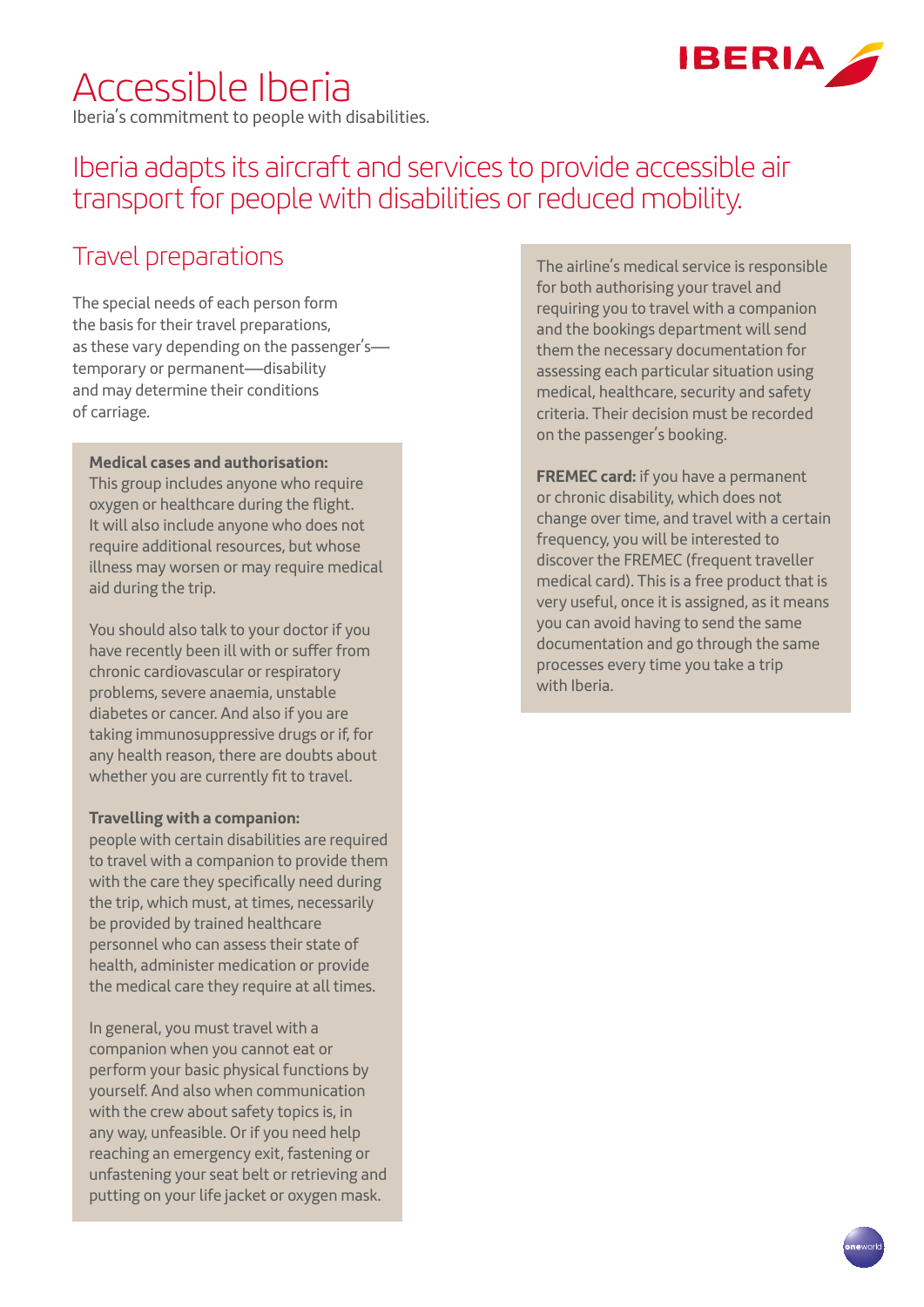# When booking

We recommend planning your trip so you can relax and enjoy it. If it includes more than one flight, **take connection times into account:** we recommend having at least **an hour and a half**  between connecting flights.

Whether booking online (www.iberia.com), through the customer service centre (Serviberia - Spain 900 11 15 00) or through a travel agency, this is the time to mention your particular medical case or request any special requirements you will have.

### **Remember to tell our agents that you would like to request**

- A wheelchair
- Oxygen
- To travel with a service animal . A dog for helping the passenger with their disability may fly in the cabin with their owner free of charge, once they have been accredited. Only dogs will be allowed on board.
- An extra place on the aircraft…

Although it is best to do all of the above when making your booking, it may also be done later – **up to 48 hours before flight departure.**

Services to help make air travel more accessible are provided not only on board but also extend to and include services at arrival and departure from airports.

# At the airport

### **Mobility aids.- Ground assistance**

Since European Regulation (EC) 1107/06 came into effect, it is now the airport management and not the airlines who are responsible for assistance on the ground at airports. This assistance is still free and may involve help with the following, depending on your disability or degree of mobility:

- Moving around the airport with or without your own wheelchair
- Checking in mobility equipment and luggage
- Getting to the aircraft
- Boarding and settling you in on board
- Collecting your mobility equipment and luggage
- Getting out of the airpor

These services may be requested through the airline or travel agency or directly from AENA – the Spanish airport management company. Remember that you must **give notice of at least 48 hours** to be guaranteed access to the service.

**The Iberia check-in desks will collect**—free of charge and in addition to your luggage allowance—up to two pieces of mobility equipment (wheelchairs, crutches). In addition, if you are travelling with medication and/or vital medical equipment, you may carry it in a single piece of luggage not exceeding 23kgs, in addition to the free baggage allowance allowed in your booking.

If you have a manual wheelchair, you may keep it up to the boarding gate, where it will be collected and put in the hold for return to you when you disembark from your flight at your destination. On some long-haul flights, we can carry them in the cabin, subject to availability.